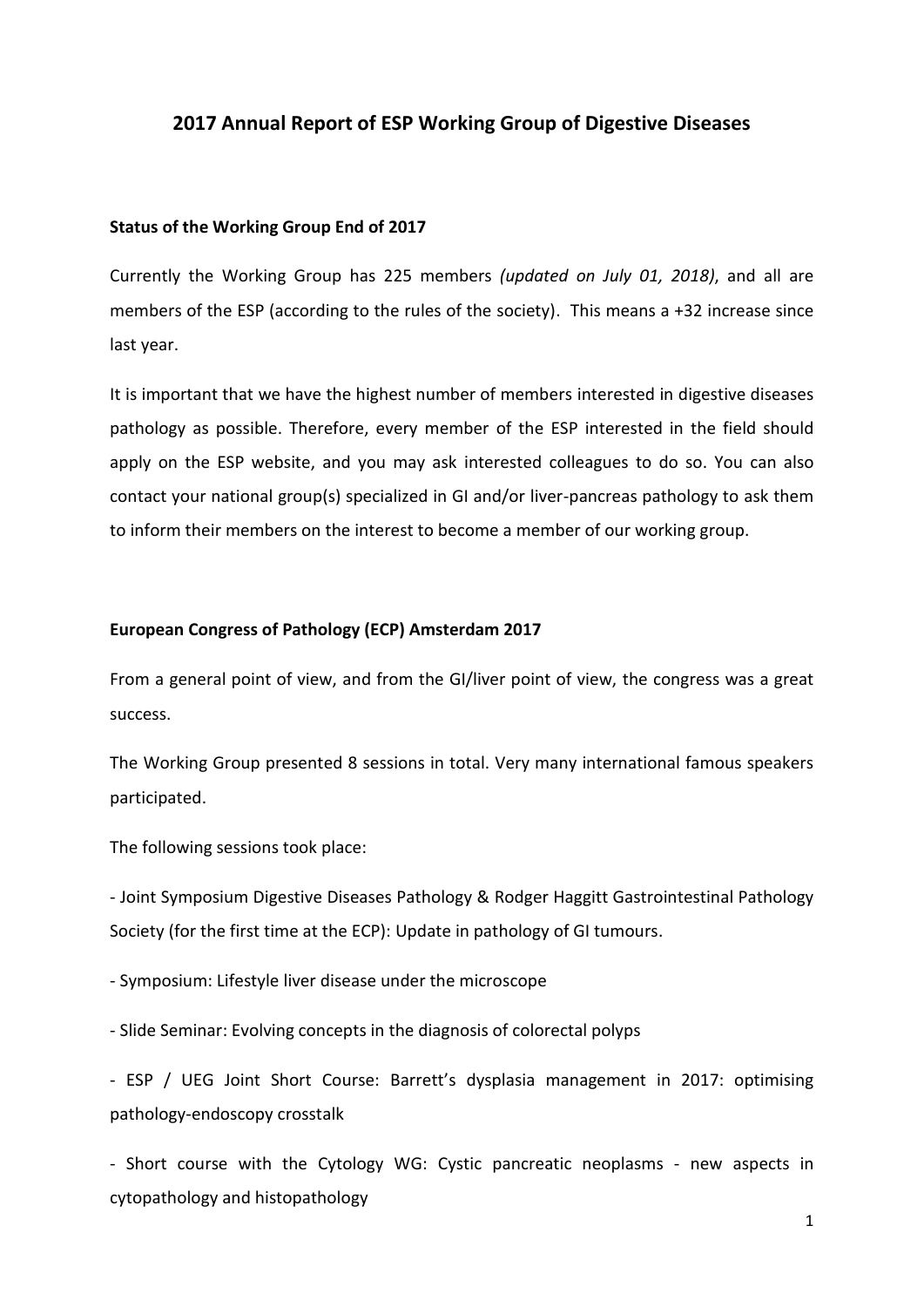- Business meeting: What's hot in digestive pathology?

- Short course: Update on mixed tumors of the GI tract, the pancreas and the liver

- Videomicroscopy with the European Association of Hematopathology: Lymphoid infiltrates of the GI tract

We sincerely thank all chairs, co-chairs and presenters for their excellent work.

In all, 283 abstracts had been submitted to the Working Group of Digestive Diseases for the Amsterdam congress, representing 15,4% of all abstracts submitted, illustrating the major role of our subspecialty. There were 202 abstracts for the GI tract and 81 abstracts for the hepatobiliary system and pancreas.

Six independent reviewers representing our Working Group scored the abstracts, which meant a huge amount of work. We sincerely thank those reviewers for their commitment. The names of the presenters and the institutions, in which the work had been performed was unknown to the reviewers (blinded review). Based upon the scores, the final decision was made by the scientific committee of the congress. 28 (10%) abstracts were selected for oral free paper presentation and 232 (82%) for poster presentation. The rejection rate was 8%.

The posters were subdivided into groups of comparable sizes (GIT, hepatobiliary) with poster chairs. It was technically possible to visit all posters and discuss the findings with the presenters.

We are happy to present the following young colleague in this annual report:

Dr. Asghar Naqvi, Canada, received the George Tiniakos Award for the best free-paper presentation in gastrointestinal, liver and pancreatobiliary pathology. His presentation was entitled "The automatic extraction and categorization of 22,760 stomach biopsy specimen parts from 110,970 free text pathology reports to asses *Helicobacter pylori* diagnostic rates".

## **2018 ECP, Bilbao**

Early in 2017 we have started the planning for the 2018 congress in Bilbao.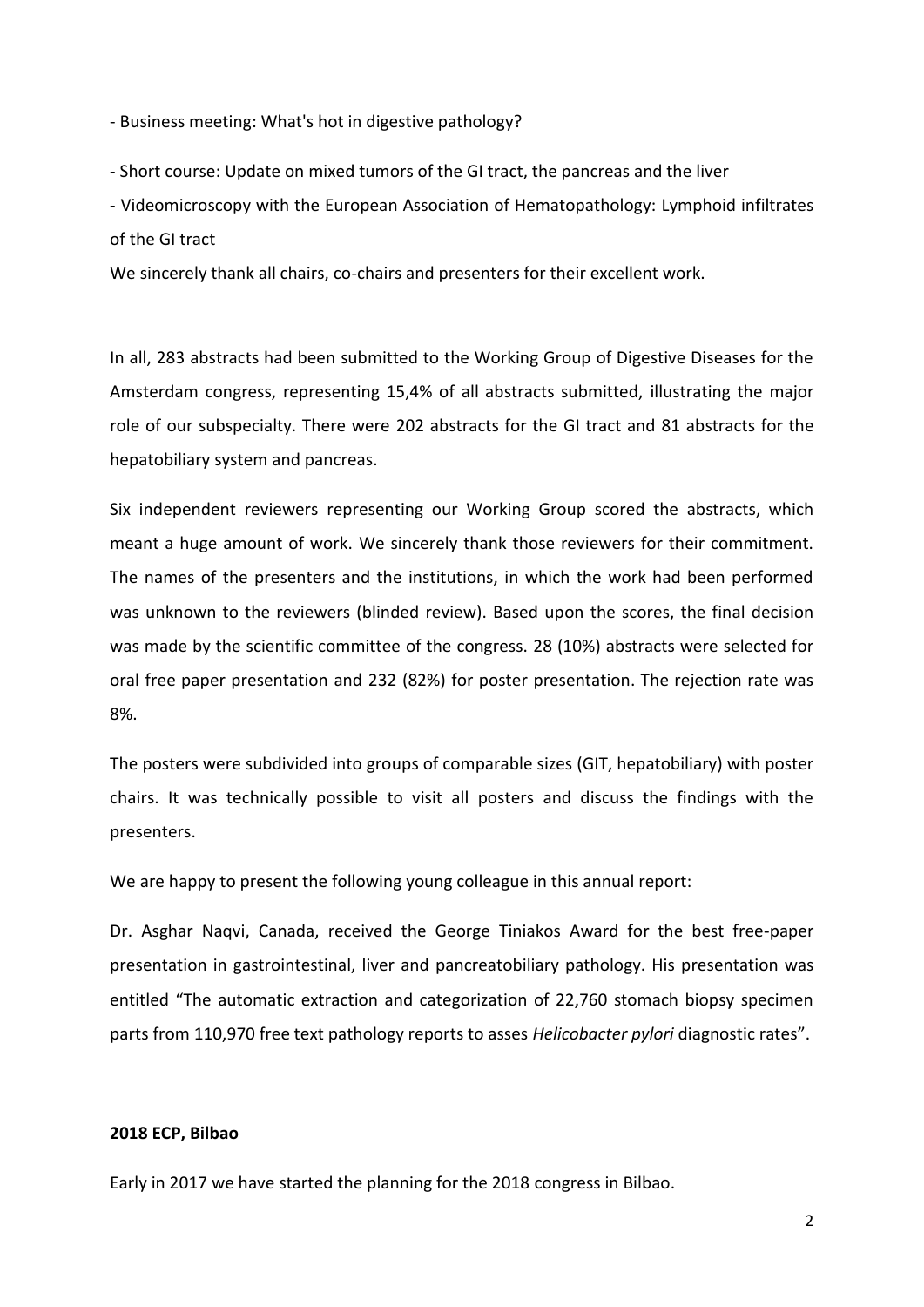Proposals were made in due course to the Scientific Committee during the Amsterdam congress, and most have been approved.

As a result, there will be 8 sessions of GI/liver/pancreas during the Bilbao congress, including a symposium on Pancreatic adenocarcinoma, a joint video-microscopy session with the Paediatric pathology WG on "Uncommon causes of Diarrhoea in children and adults", a joint symposium with H-ECCO (European Crohn's and Colitis Organization) on "Inflammatory bowel disease (IBD) and the liver" a joint symposium with the UEG (United European Gastroenterology) on "Early cancers of the lower GI tract", a slide seminar "practical approach to appendiceal neoplasia and associated peritoneal disease". For the second time at the ECP, a common session will be organized by the Rodger Haggitt Society and our working group, and for the first time a common session will be organized with the Hans Popper Liver Pathology Society; both sessions will have outstanding speakers from the USA and Europe. Our traditional Business meeting will be entitled "What's hot in digestive pathology", with 4 distinguished speakers from Europe, and our annual report.

### **Collaboration with United European Gastroenterology (UEG)**

In 2013, the ESP was approved as Ordinary Member of the UEG, which was a great success for the whole society but also for the Working Group of Digestive Diseases.

The sixth Joint Symposium will be held in Bilbao ECP 2018, devoted to "Early cancers of the lower GI tract".

## **Collaboration with the European Crohn's and Colitis Organisation (ECCO)**

ESP and ECCO have engaged a close relationship between both societies. In March 2016, a histological course on IBD pathology (H-ECCO masterclass) was included in the program of ECCO's annual congress in Amsterdam. It was renewed in ECCO 2017 (Barcelona), and in ECCO 2018 (Vienna).

A joint symposium will be held in Bilbao, entitled "Inflammatory bowel disease (IBD) and the liver". The WG specially thanks Cord Langner and Roger Feakins for the implementation and continuation of this fruitful collaboration.